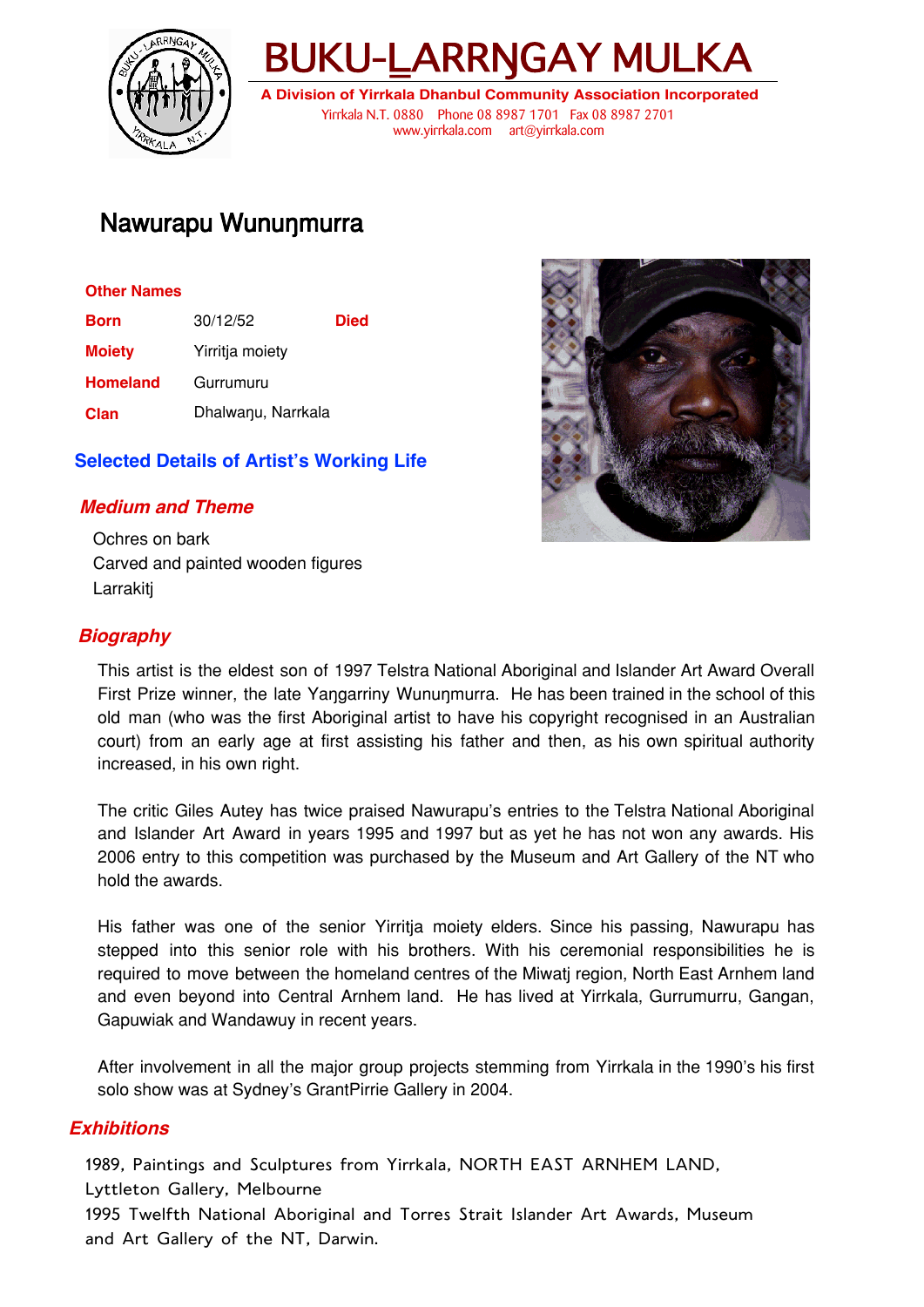1996 Thirteenth National Aboriginal and Torres Strait Islander Art Awards, Museum and Art Gallery of the NT, Darwin. 1996, Big Barks, Annandale Gallery, Sydney 1997 Fourteenth National Aboriginal and Torres Strait Islander Art Awards, Museum and Art Gallery of the NT, Darwin. 1998 Fifteenth National Aboriginal and Torres Strait Islander Art Awards, Museum and Art gallery of the NT, Darwin. 1999/2001, Saltwater Country, Bark Paintings from Yirrkala, a National Tour, Drill Hall Gallery, Canberra; John Curtin Gallery, Curtin University, Perth; Australian National Maritime Museum, Darling Harbour, Sydney; Museum of Modern Art at Heide, via Melbourne; Araluen Art Centre, Alice Springs, Queensland University of Technology, Brisbane. 1999, Gapu Miny'tji - Sacred Water Designs of the Australian Aborigines of northeast Arnhem Land, Crafts Museum, Delhi, India 2003 Garma Festival Larrakitj Installation 2004 21st NATSIAA MAGNT 2004 GrantPirrie Gallery Sydney 'Larrakitj' Nawurapu Wununmurra first solo show. July-August 2005 Y kumirri Raft Artspace (exhibition purchased by the Holmes a Court collection) 2005 14 October-27 November 'Y kumirri', Holmes a Court Gallery, Perth 2005 Ngann Girra Festival Albury Regional Museum 2006 Telstra NATSIAA 2006 l'esprit de Terre d'Arnhem Passage de Retz Paris 2006 APS Bendi Lango art exhibition supporting indigenous psychology education Sept 2006 Art d'Australie Galerie Seine 51, Paris 2007, Galuku Gallery, Festival of Darwin, NT 2007, Bukulunthunmi - Coming Together, One Place, Raft Artspace, Darwin, NT

#### **Collections**

- Queensland Art Gallery
- John Kluge Collection, Virginia, USA
- National Gallery of Australia
- Col and Liz Laverty Collection, Sydney.
- Art Gallery of NSW
- National Maritime Museum
- Ballarat Fine Art Gallery
- Kerry Stokes Collection
- South Australian Museum
- Holmes a Court Collection
- Seattle Art Museum
- Woodside Energy Ltd. Art Collection
- Museum and Art Gallery of the NT

#### **Bibliography**